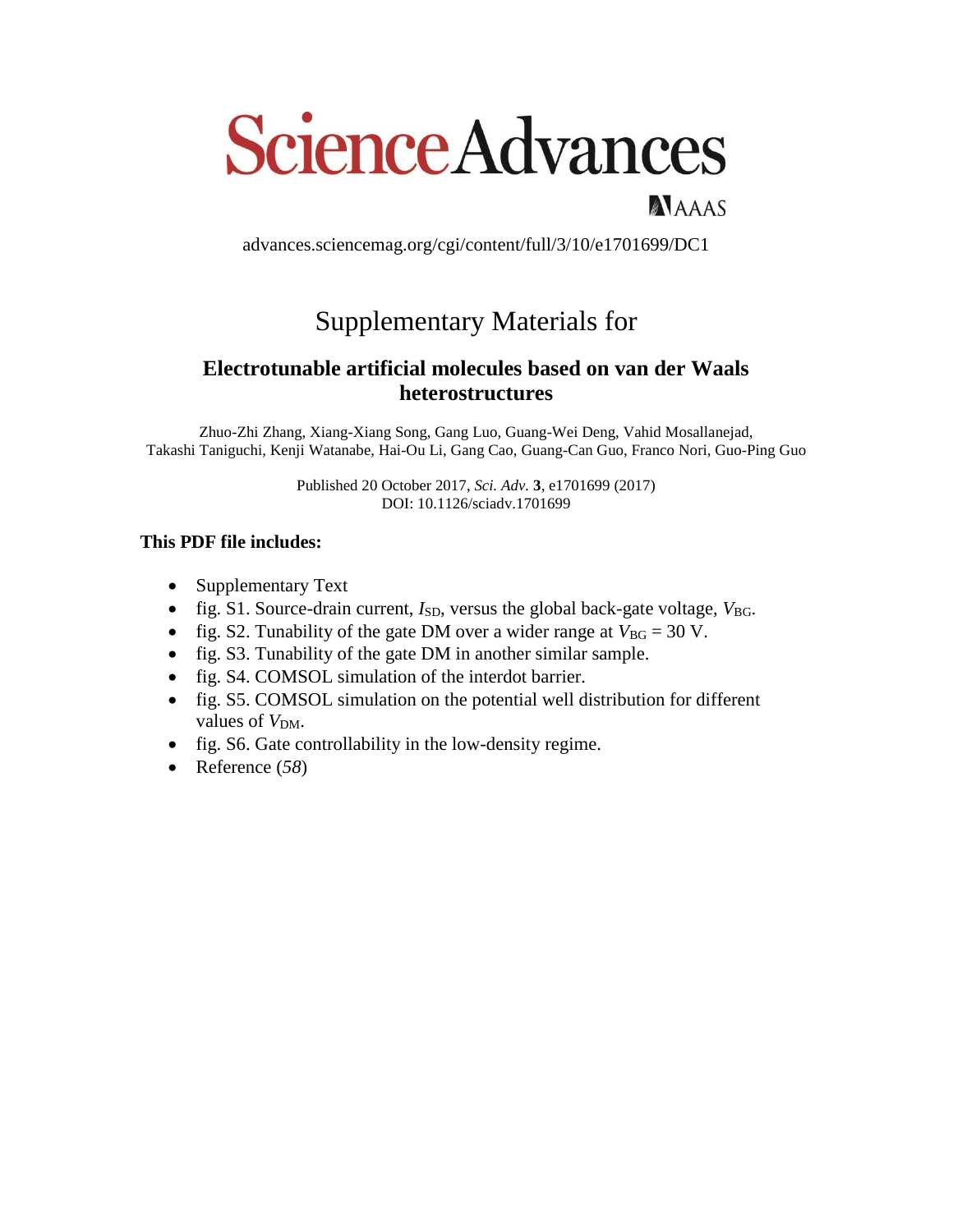#### **Supplementary Text**

#### **1.** Source-Drain current *I*<sub>SD</sub> versus the global Back-Gate voltage *V*<sub>BG</sub>

A DC voltage was applied to the global back gate to tune the Fermi energy of the  $MoS<sub>2</sub>$ device without any local bottom gates voltage applied. The source-drain current  $(I_{SD})$ was measured when sweeping the back-gate voltage ( $V_{BG}$ ) at a fixed source-drain voltage ( $V_{SD}$ ) of 5 mV. As shown in fig. S1, the device shows a typical n-type semiconductor behavior. The demonstration of the double quantum dot is presented above the turn-on threshold voltage, with an estimated field-effect mobility of  $\sim 300$ cm<sup>2</sup>/(V•s). The estimated charge density at  $V_{BG} = 25$  V and 30 V is 2.77  $\times$  $10^{11}$  cm<sup>-2</sup> and  $1.20 \times 10^{12}$  cm<sup>-2</sup>, respectively.



fig. S1. Source-drain current,  $I_{SD}$ , versus the global back-gate voltage,  $V_{BG}$ . Without any local bottom gates voltage applied, the source-drain current  $I_{SD}$  was measured when sweeping the global back-gate voltage *V*<sub>BG</sub>. The *I*<sub>SD</sub> versus *V*<sub>BG</sub> curve shows a typical n-type semiconductor behavior.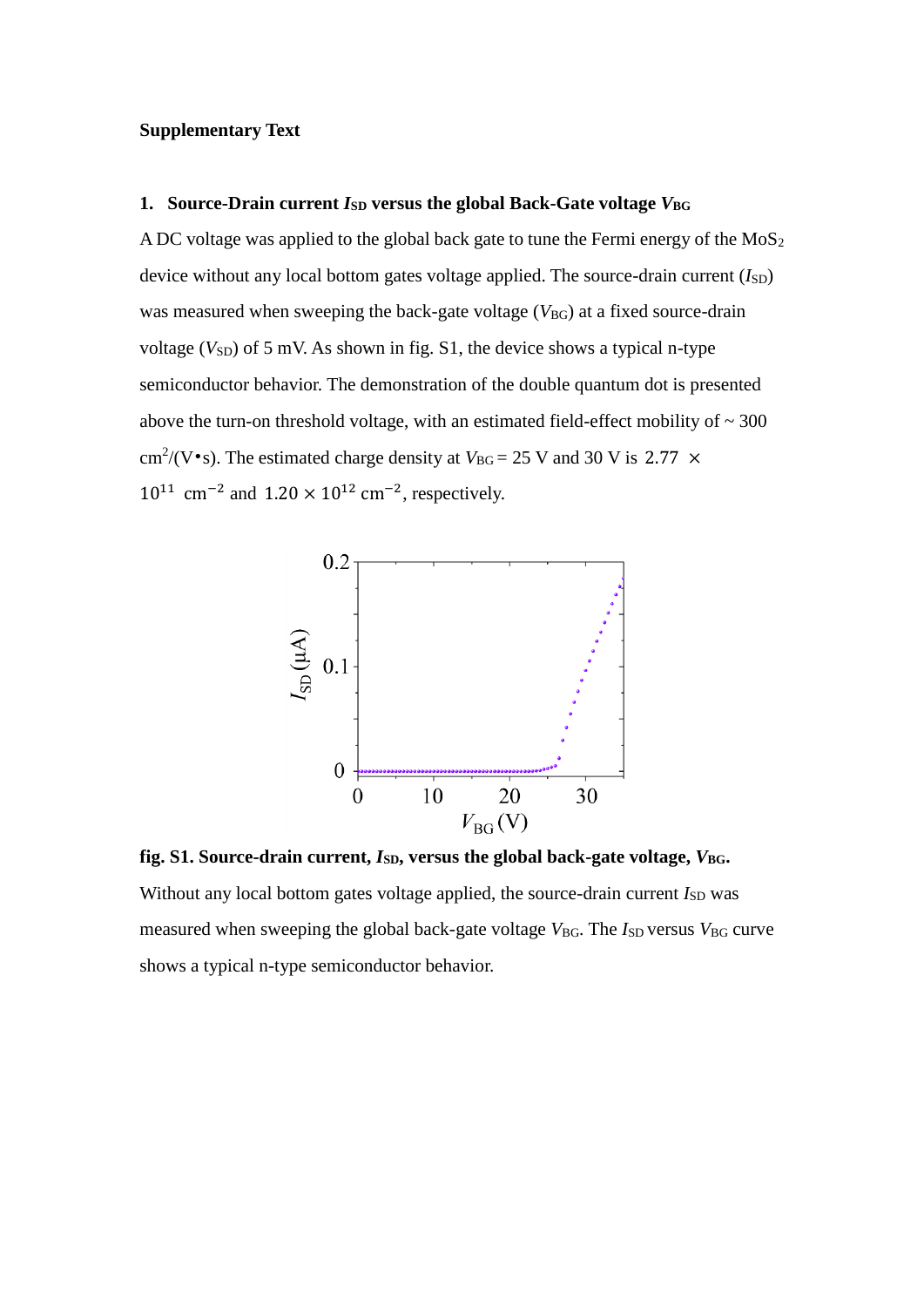#### **2. Tunability of the gate DM over a wider range**

When tuning  $V<sub>DM</sub>$  to a negative range, varying from  $-0.2$  V to  $-1.2$  V, while all other gate voltages remain fixed, one large quantum-dot atom evolves into a double-quantum-dot molecule. Figure S2 shows a typical area of the charge stability diagram, which is much larger than that shown in Fig. 3. Figure S3 shows a similar phenomenon observed in another sample.



**fig. S2. Tunability of the gate DM over a wider range at**  $V_{BG} = 30$  **V. Current through** the double quantum dot versus  $V_{LB}$  and  $V_{RB}$  applied to the gates LB and RB for  $V_{BG} = 30$  $V, V<sub>LP</sub> = V<sub>RP</sub> = 0$  V,  $V<sub>UM</sub> = −2.1$  V, bias voltage at  $V<sub>SD</sub> = 100$  μV and  $V<sub>DM</sub> = −0.2$  V, −1 V, −1.1 V and −1.2 V for **A** to **D**, respectively.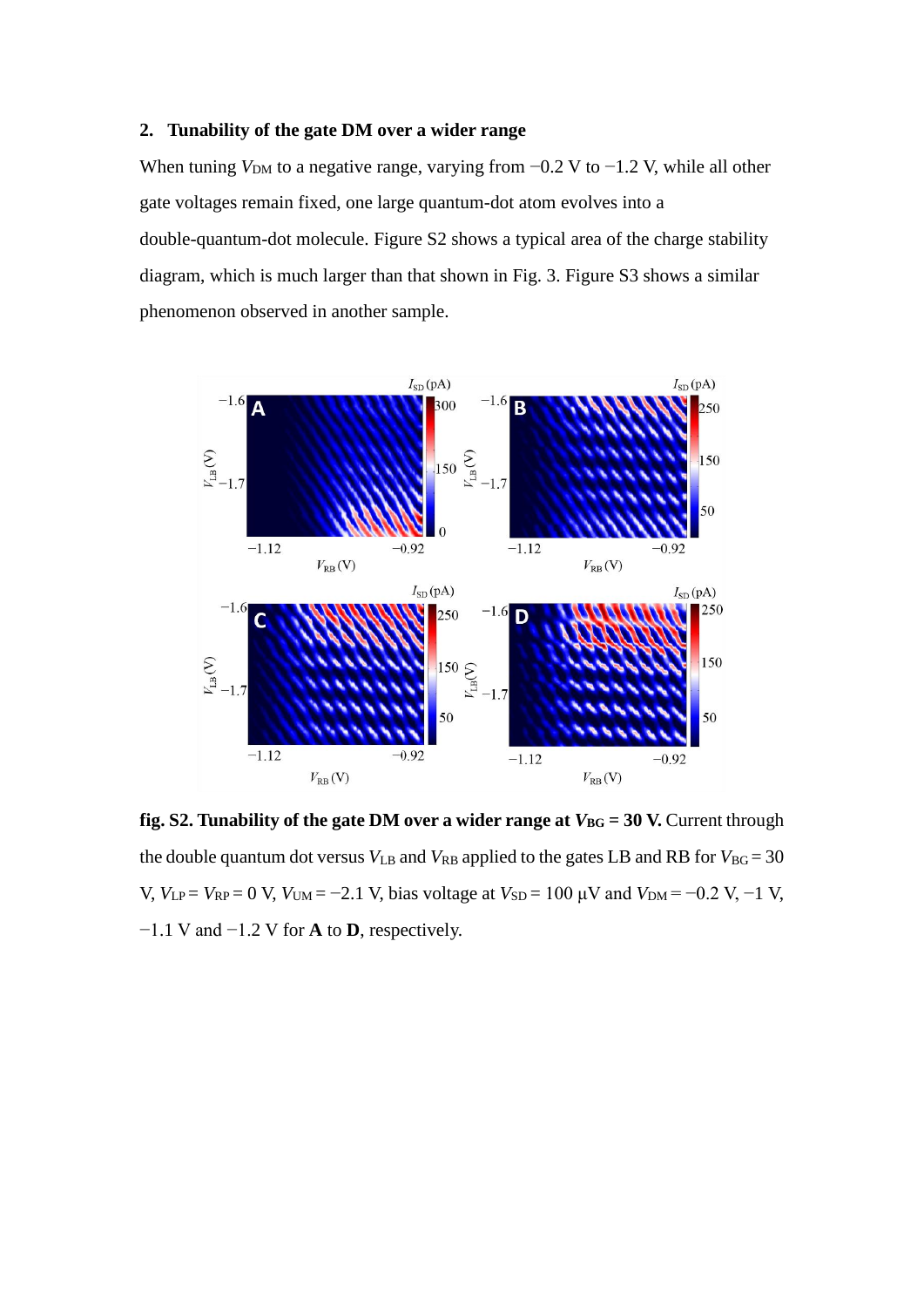

**fig. S3. Tunability of the gate DM in another similar sample.** Current through the double quantum dot versus  $V_{LP}$  and  $V_{RP}$  applied to the gates LP and RP, for  $V_{BG} = 40$  V,  $V_{LB} = V_{RB} = -0.64$  V,  $V_{UM} = -1.1$  V, bias voltage at  $V_{SD} = 100 \mu$ V and  $V_{DM} = -0.4$  V,  $-0.7$ V and −0.9 V for **A** to **C**, respectively. This data was measured from another sample with same structure.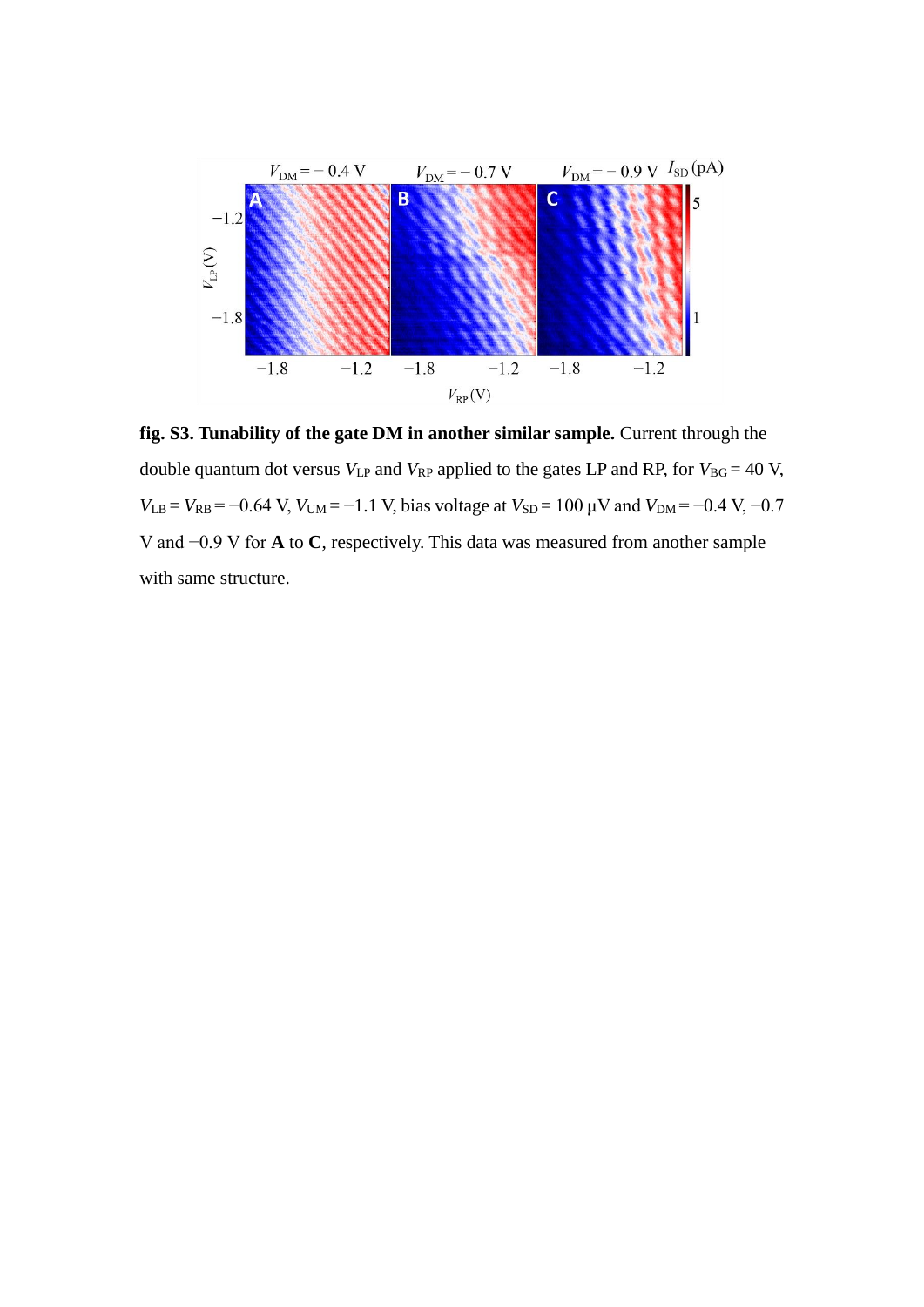Consider the inter-dot potential barrier in a parabolic form,  $U(x) = -\frac{1}{3}$  $\frac{1}{2}kx^2$ , the inter-dot coupling strength which corresponds to the transmission coefficient *D* can be determined (58) as  $D = 1/(1 + e^{-2\pi\epsilon})$ , where  $\epsilon = (E/\hbar)\sqrt{m/k}$ . We can roughly fit the fractional peak splitting *f* versus the gate voltage  $V_{DM}$  with a  $1/(1 + e^{-kx})$ lineshape. It is worth noticing that in the strongly-coupled regime, the inter-dot potential barrier does not fit the quasi-classical model because of the high value of the transmission coefficient. So the fit is not suitable when the value of  $V_{DM}$  is near 0.



**fig. S4. COMSOL simulation of the interdot barrier.**

#### **3.** Rough fitting of the fractional peak splitting f versus the gate voltage  $V_{DM}$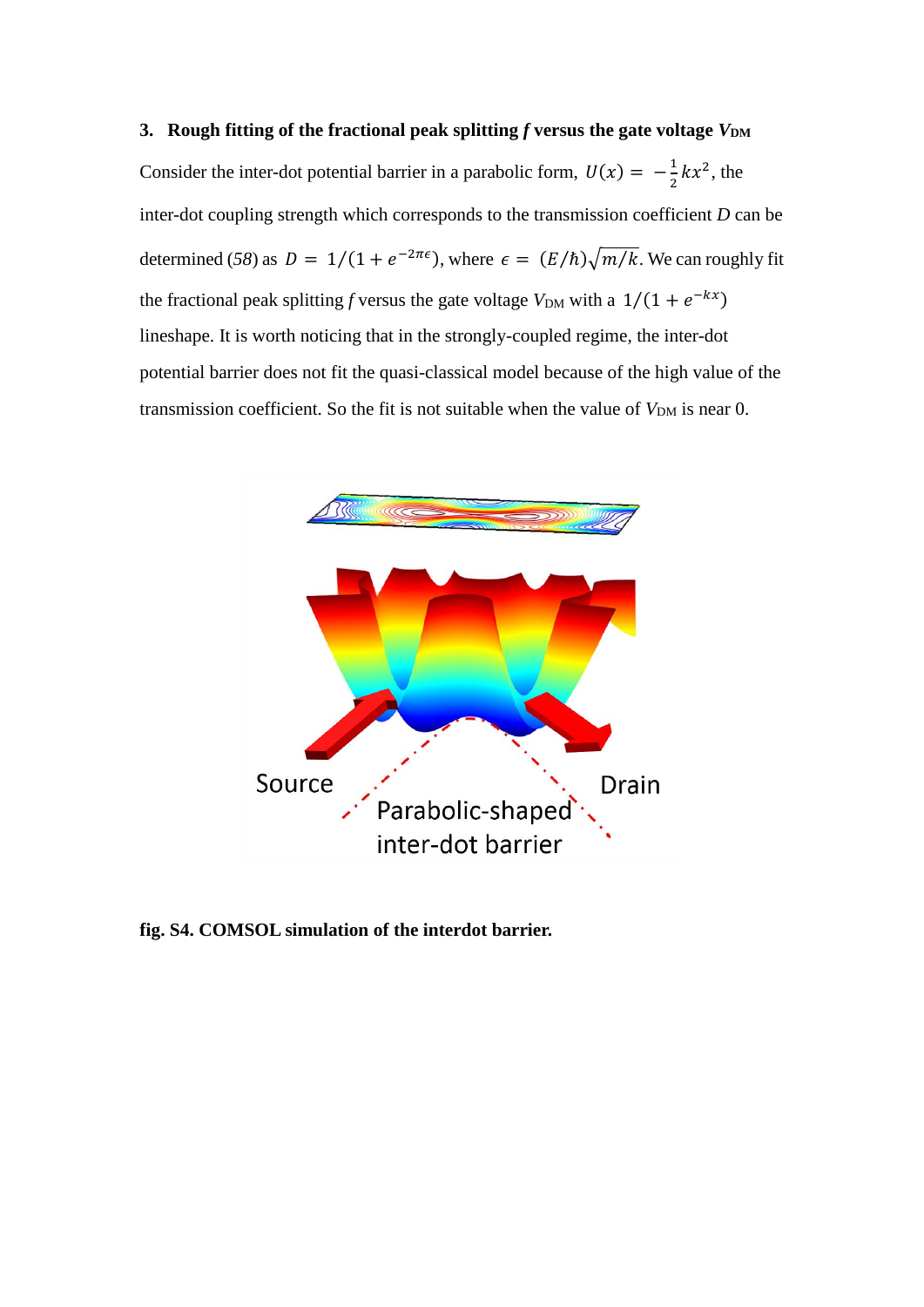#### **4. COMSOL simulation for different values of** *V***DM**

When tuning *V*<sub>DM</sub> to more negative values, the inter-dot potential barrier arises, leading to the reduction of the coupling strength between the dots (as shown in Fig. 3). A COMSOL simulation is used to calculate the change of potentials for different values of  $V<sub>DM</sub>$ , while other gate voltages remain fixed, as shown in fig. S5. The inter-dot barrier increases when tuning  $V_{DM}$  more negative. Meanwhile, the dot confinement potential remains almost unaffected.

The schematic diagram of the evolution of such double-dot to single-dot transition of the confining potential at the crossline in fig. S5 is shown in Fig. 3, C to E. Such simulation results agree well with the experiment results.



**fig. S5. COMSOL simulation on the potential well distribution for different values of** *V***DM.** COMSOL simulation on the potential-well distribution of the closed contours shown in Fig. 2D based on the designed pattern for  $V_{BG} = 30$  V,  $V_{LP} = V_{RP} = 0$  V,  $V_{LB} =$  $V_{RB}$  = −1.5 V,  $V_{UM}$  = −2.1 V, and  $V_{DM}$  = −0.3 V, −0.5 V, −1 V and −1.5 V for **A** to **D**, respectively.